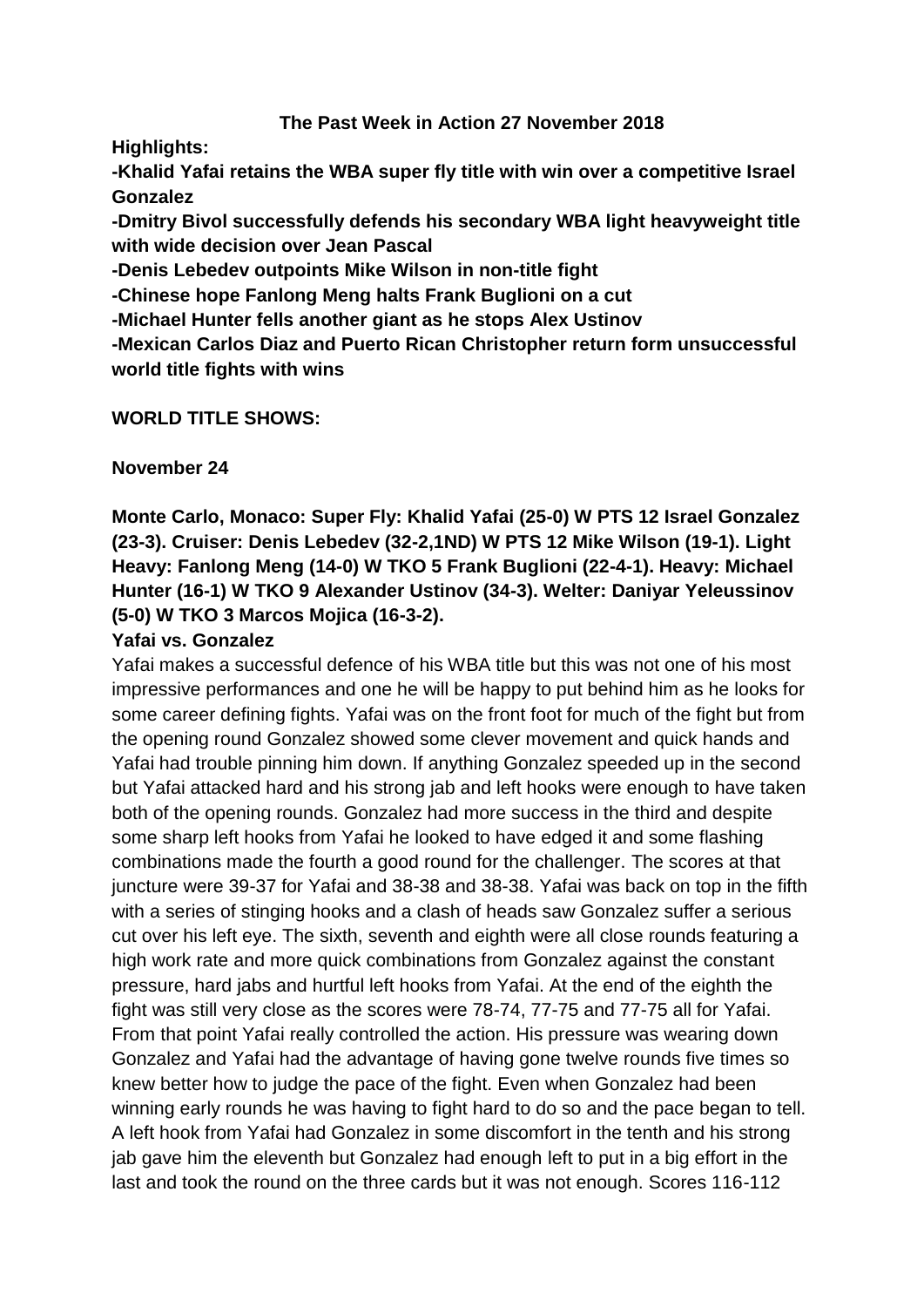twice and 117-111 for Yafai. Fourth defence of his WBA title for the 29-year-old from Birmingham but not one of his best nights. His mandatory challenger is Norberto Jimenez a fight which constitutes a degree of risk for very little reward. A fight with WBC champion Srisaket is unlikely and the WBA No 2 Kazuto Ioka is facing Donnie Nietes for the vacant WBO title on 31 December. With Roman Gonzalez injured and IBF champion Jerwin Ancajas having just defended his title the cupboard looks a bit bare but who knows what is going to happen in boxing. Although Gonzalez's two wins this year were over fighters with combined records of 13-18 the WBA parachuted him into the rating at No 14 to justify this as a title fight. Despite that Gonzalez put up a very good showing and hopefully will get some good matches on the back of this fight.

#### **Lebedev vs. Wilson**

Lebedev gets his second win after returning to action but his performance here will not send any shivers down the backs of the top level cruisers. The relatively inexperienced Wilson did well over the first two rounds using deft jabs and he opened a cut over Lebedev's left eye in the second. That was as good as things got for Wilson as southpaw Lebedev took control of the fight and never relinquished it. Lebedev was too strong for Wilson and began to land some crunching hooks and uppercuts rocking Wilson in the fourth. It was a big round for Lebedev as he looked to have badly injured the nose of Wilson and also opened a cut by the American's left eye. Lebedev dominated the middle rounds but he could not entirely subdue the limited Wilson who managed to score with occasional attacks and some solid counters. As the rounds progressed Wilson's work became more untidy and his relative lack of experience saw him tire. Despite his dominance Lebedev was not able to really put Wilson on the verge of a stoppage and the one-sided nature of the fight saw very few highlights. Lebedev did not seem to be putting in 100% effort being willing to settle for getting twelve rounds under his belt. Scores 119-109-twice and 117-111 for Lebedev. The 39-year-old Russian has emerged from his "Champion in Recess" condition and in theory should get next shot at Olek Usyk if Usyk decides to fight again at cruiser. Lebedev's choices are limited as most of the top cruisers are engaged in the WBSS tournament so he might end up facing the holder of the WBA secondary title Beibut Shumenov which is a fight that would garner very little interest. At 35 "White Delight" Wilson is going nowhere. He jumped into the WBA ratings at No 11 for beating Mario Aguilar who had lost 2 of his previous 3 fights by KO/TKO so the only saving grace is that at least this Lebedev outing was not being sold as a title fight.

#### **Meng vs. Buglioni**

A disappointing end for Buglioni as a bad cut rules him out of the fight although Meng did look to be in control. In the first Buglioni came out aggressively trying to get past the long southpaw reach of Meng but the Chinese fighter scored with accurate left counters. Meng's quick footwork and speedy southpaw lefts were frustrating Buglioni's efforts to get inside in the second and Meng was threading stiff jabs through Buglioni's guard with Buglioni's face redden from the attention of Meng's left. The third was a much better round for Buglioni. He was chasing Meng down getting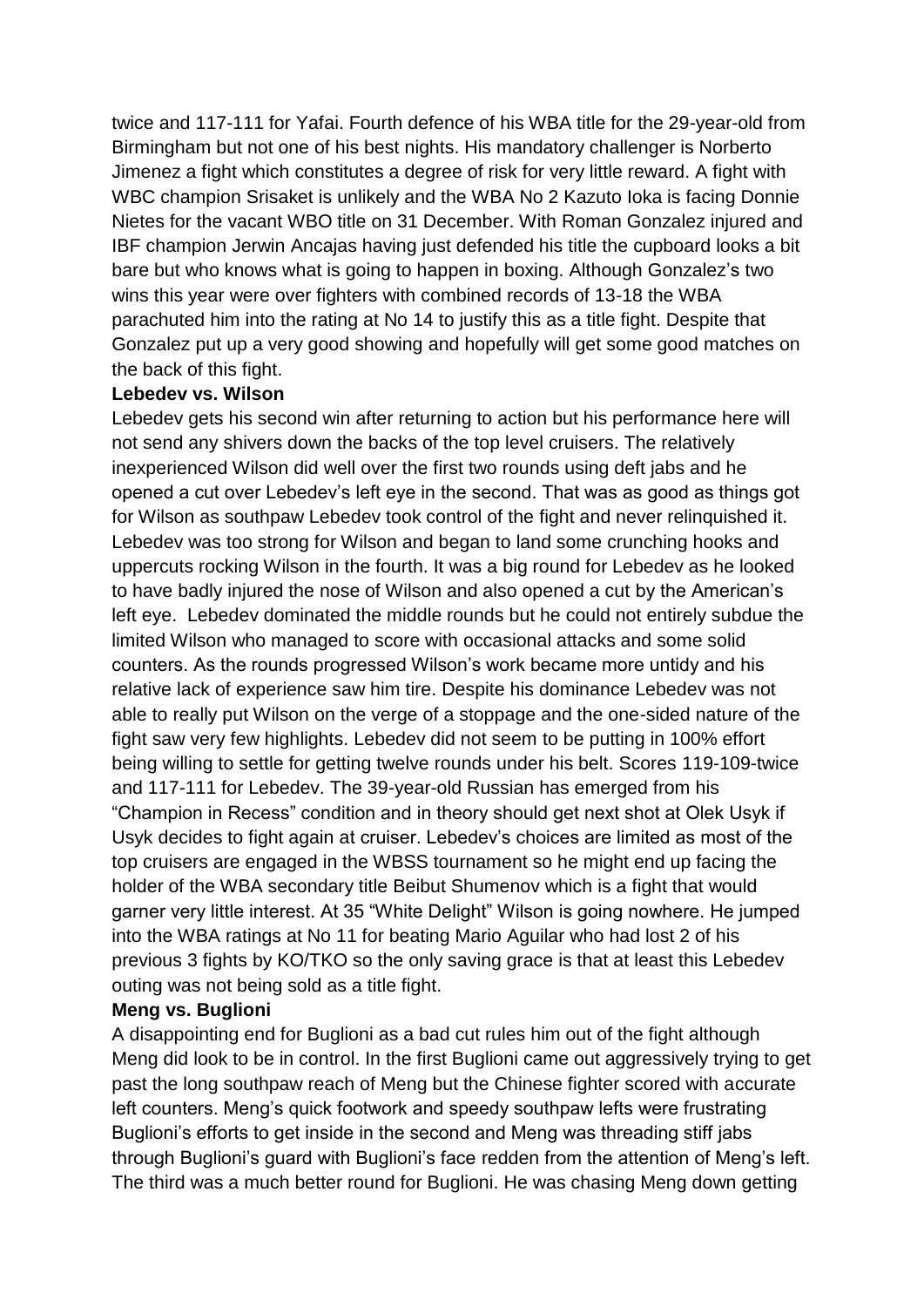in close and scoring with hooks from both hands. Meng was still finding the target with his lefts but it was Buglioni's round. Meng changed his tactics in the fourth. Over the first three rounds he had let Buglioni come to him and countered now he took the fight to Buglioni. He was scoring with straight lefts, hooks and uppercuts and had blood dripping from Buglioni's nose. Buglioni tried to fire back but Meng had faster hands and a higher level of accuracy. Early in the fifth after some more jarring lefts Buglioni was cut over his right eye and on his right cheek. He survived a doctor's inspection but knowing the cut was bad Buglioni went after Meng but once again he was caught with fast lefts. The cut had worsened and this time the doctor advised the fight be stopped. Big win for the Inner Mongolia-born "Cold Blood" Meng as he retains his IBF Inter-Continental title and has a chance of improving on his No 10 rating with that body. He showed some very good skills, quick movement and a sound defence. He has a good jab but it was his fast, accurate lefts that impressed here. He was twice Chinese champion and represented China at the World Junior and 2009 and 2011 Senior Championships and at the 2012 Olympics. Former British light heavyweight champion Buglioni lost to Fedor Chudinov for the secondary WBA super middle title and was stopped in one round by Callum Johnson for the British and Commonwealth light heavyweight titles in March this year. He is an entertaining and exciting fighter so hopefully he will rebuild with some lower level fights and try again.

#### **Hunter vs. Ustinov**

Hunter's father was known as "The Bounty Hunter" well son Mike is establishing himself as the "New Goliath" after his second win in a row over opponents much bigger and heavier than himself. Hunter took this fight with Ustinov at just two weeks notice which was plenty of time when you consider how slow and untalented Ustinov is. The Russian was over 5" taller than Hunter and 66lbs heavier and glacially slow. Hunter was able to buzz around landing stinging jabs long rights and easily evading the ponderous punches from Ustinov. Hunter shook Ustinov with a left hook in the fourth and rocked him numerous other times. Ustinov's tactics consisted of rumbling forward trying to get a grip of Hunter and lean on him so that he could use his weight to tire Hunter. Those tactics were nullified by the superior foot and hand speed of Hunter. Ustinov showed guts in taking the punishment and trying to get close but Hunter's punches were having an effect and Ustinov was put down by a right to the head in the eighth. He beat the count but was all over the place and in a bad way but saw out the round. In the ninth a left hook dropped Ustinov to his knees and the referee stopped the fight. Hunter's only loss was on points against Olek Usyk for the WBO cruiser title in April last year. This is his fourth fight at heavyweight including his stoppage of the bigger and heavier unbeaten Martin Bakole Illunga last month Ustinov was No 14 with the WBA so Hunter will enter the ratings but he may struggle against the better heavyweights who may not be bigger but will certainly be faster than Illunga and Ustinov. At 41 it is difficult to see a future for Ustinov. He was knocked out in eleven rounds by Kubrat Pulev for the European title in 2012 and lost on points to Manuel Charr for the vacant secondary WBA title in November. The rest of his opposition has either been old or inept-or both.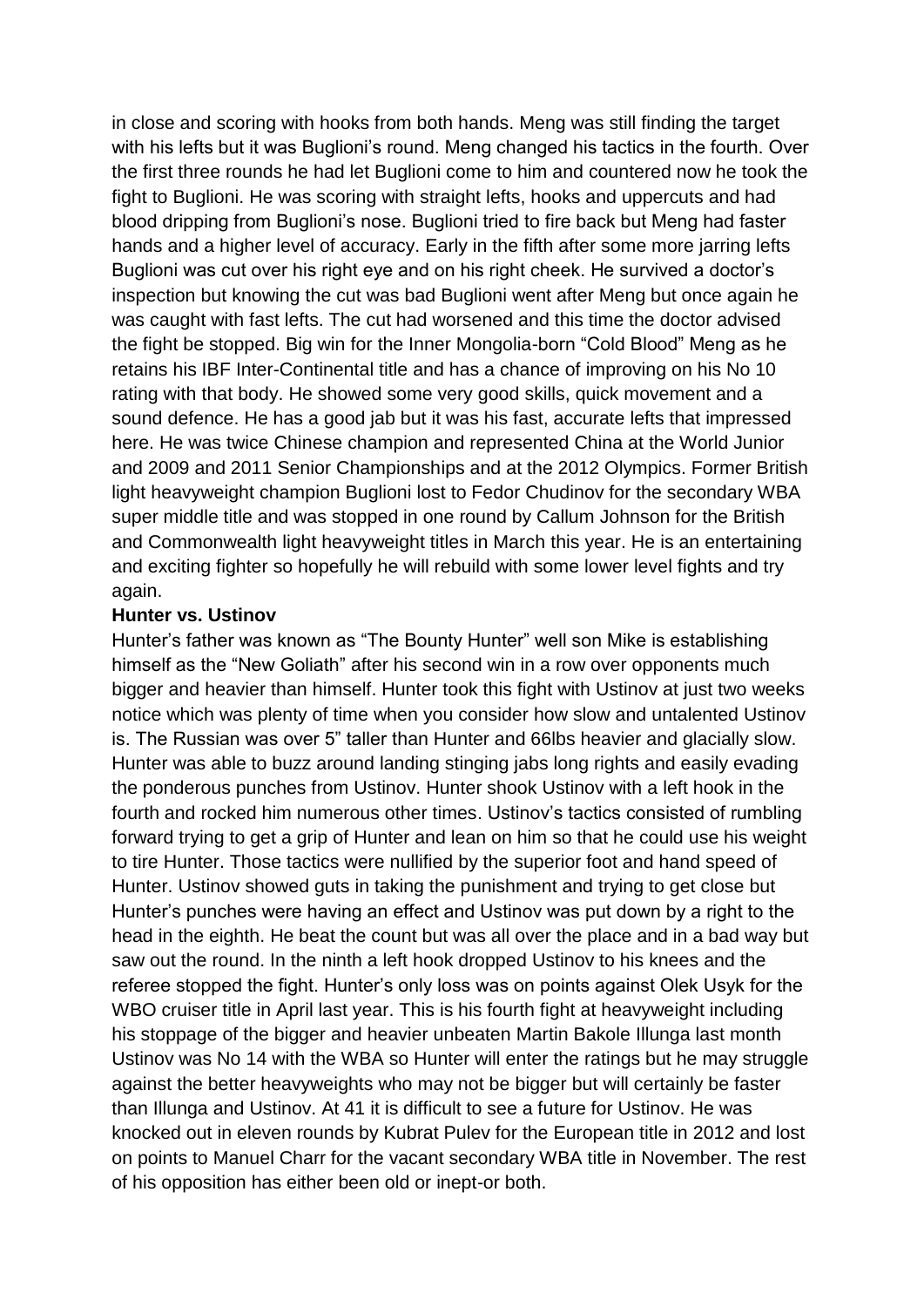#### **Yeleussinov vs. Mojica**

It is taking former amateur star Yeleussinov a while to adjust to the pros but really he had nothing to beat in Nicaraguan Mojica. Yeleussinov was stalking Mojica in the first with Mojica circling the perimeter of the ring trying to stay out of trouble but he was sent staggering by a straight left from the Kazak southpaw. In the second a chopping left to the head dropped Mojica. He quickly got up then changed his mind and sat down again. After the eight count Mojica showed some signs of aggression as he marched forward throwing punches. That did not last long and he was on the retreat again. A left hook from Yeleussinov which seemed to land low and a left to the top of the head dumped Mojica on the floor and the bell went as he made it to his feet. Three straight lefts felled Mojica in the third. He was up at six but there was some confusion over whether he wanted to fight on or not and almost by default the fight continued until a head-snapping uppercut from Yeleussinov saw the referee stop the fight. It is the third win by KO/TKO for the former World and Olympic champion so early days to say how he will adjust. Mojica was in way over his head and gets his second loss by KO/TKO. Sloppy corner work saw him come out for both the second and third rounds without his mouthguard

### **Atlantic City, NJ, USA: Light Heavy: Dimity Bivol (15-0) W PTS 12 Jean Pascal (33-6-1). Heavy: Sergey Kuzmin (14-0,1ND) W TKO 6 LaRon Mitchell (16-2). Super Bantam: Murodjon Akhmadaliev (5-0) W TKO 9 Isaac Zarate (16-3-3). Super Welter: Israil Madrimov (1-0) W TKO 9 Vladimir Hernandez (10-3). Light: Karl Dragan (19-1) W PTS 8 Moises Delgadillo (17-17-2). Heavy: Evgeny Tischenko (3-0) W KO 2 Christian Mariscal (11-2) Bivol vs. Pascal**

Bivol retains the secondary WBA title with wide unanimous decision over Pascal in a monotonous and one-sided fight. From the first round Bivol was stabbing his jab into Pascal's face and the Canadian veteran had little answer to it. Pascal was just too slow with his counters. He tried some leaping hooks but they did not connect. Bivol's jab had Pascal on the back foot for all of the second round and he added with some heavy rights to the head. Pascal tried to hide behind a high guard in the third but Bivol was able to pick his spots and move back too quickly for Pascal to land an y counters. The fourth was a closer round with Pascal more active. He was coming forward and ducking under Bivol's jab. Pascal overdid a lunging left hook and tumbled to the floor. Bivol was more accurate and although not getting through as often as in the other rounds he did enough to take the round. The scores after four rounds saw Bivol in front on the three cards 39-37 twice and 40-36. The fifth and sixth were easy rounds for Bivol. He was back on target with his jab and Pascal just could not get past it. Bivol was getting through with speedy rights and using quick footwork to bounce back out of range when Pascal tried to counter. Bivol controlled the eighth spearing Pascal with his jab and landing a thumping right to the head just before the bell. Pascal came briefly to life in the eighth storming forward and landing a few hard swipes. Bivol was unshaken and finished the round strongly. After eight rounds the scores reflected the one-side nature of the fight at 79-73, 78-74 and 80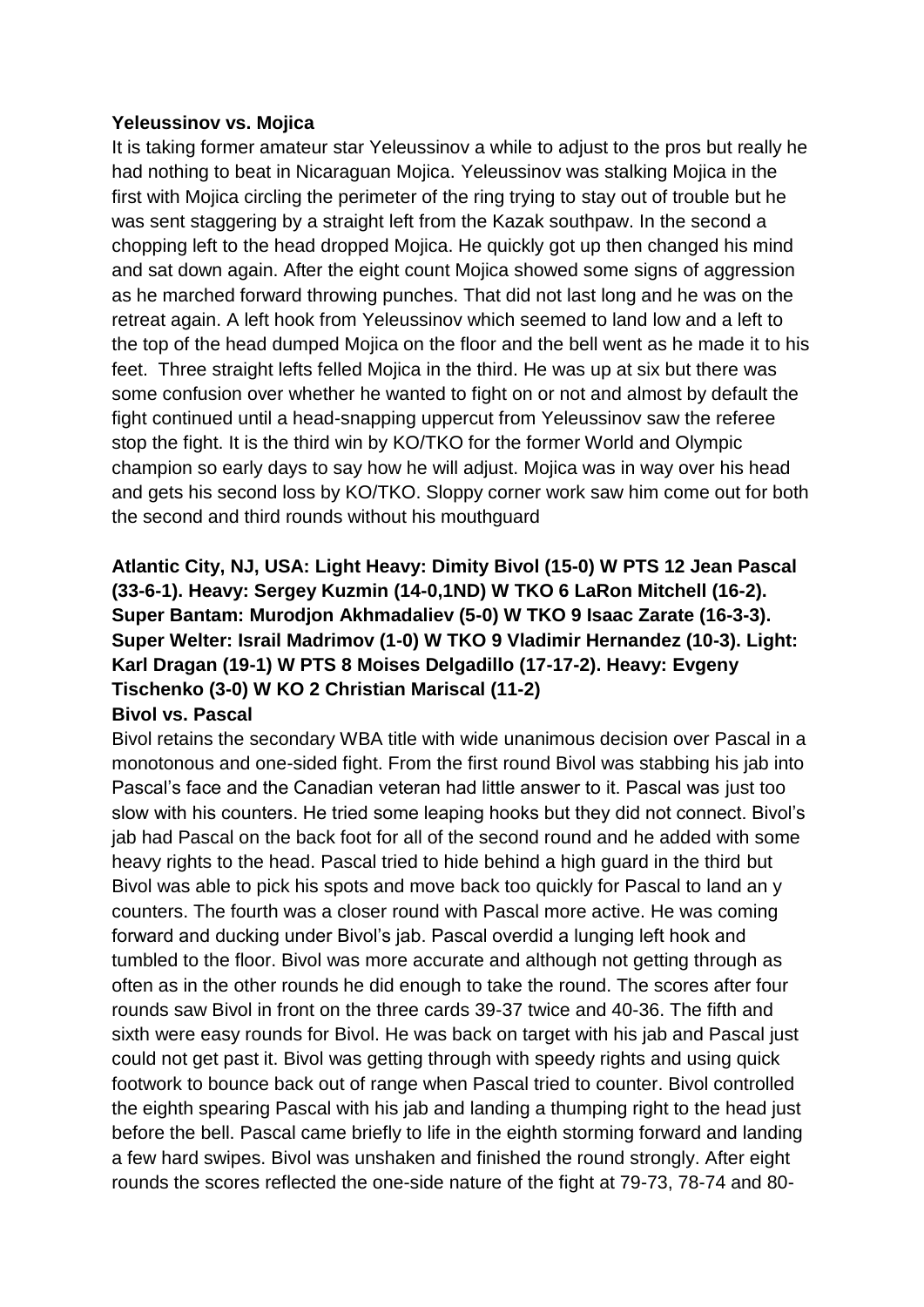72 for Bivol. Pascal put in big efforts in the ninth and tenth trying to brawl and maul Bivol out of his comfort zone but the young Russian just kept sticking Pascal with his jab and banging home rights. Pascal's face was heavily swollen from the accurate punches Bivol was slotting home but he hung in there. It was disappointing that with such ascendancy Bivol seemed unwilling to take any chances but was content to just outbox Pascal. Bivol took the last two rounds threading his jabs through Pascal's guard and landing rights to head and body. Pascal threw a few punches just before the bell but Bivol was untroubled. Scores 119-109 twice and a generous to Pascal 117-111. Third defence for the 27-year-old Kyrgyzstan-born Russian but it was a flat uninspiring effort by Bivol. He has shown some real power in other fights but was too cautious in this one. Former WBC light heavyweight champion Pascal, 36, has had a great career. Just last year he took Eleider Alvarez to a majority decision but this was one fight too far for the Haitian-born warrior.

#### **Kuzmin vs. Mitchell**

Russian Kuzmin proves to be too much of a step up in opposition quality for Mitchell. After winning the first two rounds Kuzmin overwhelmed Mitchell scoring knockdowns in the third, fifth and sixth rounds before the referee halted the fight. Kuzmin has a fourth round retirement win over David Price. The No Decision on his record was a technical draw against Amir Mansour that was changed to a No Decision when Mansour tested positive for a banned substance. Now 31 Kuzmin was twice Russian champion and won a gold and a silver at European Championships stopping currently unbeaten Joe Joyce inside a round on the way to the silver medal in 2013. Southpaw Mitchell, 38, suffers his first loss by KO/TKO.

#### **Akhmadaliev vs. Zarate**

Akhmadaliev is already making waves after just five pro fights. Against a very useful Zarate he broke down and then halted Zarate giving the Californian his first loss by KO/TKO. Southpaw Akhmadaliev made a fast start putting Zarate under relentless pressure before staggering him with a huge right in the third. Zarate was getting in some licks of his own and eventually Akhmadaliev developed swelling on both cheeks. Akhmadaliev kept rolling forward behind a high guard connecting with rights to the head and left hooks to the body. The end was in sight in the eighth when a right to the body had Zarate hurt. Akhmadaliev jarred and jolted Zarate with punches in the ninth until Zarate sunk to his knees and the referee called a halt giving Akhmadaliev his fourth inside the distance win. The 24-year-old Californian-based Uzbek was defending the WBA Inter-Continental title. Although he has not yet beaten a fighter anywhere near the ratings he is No 3 with the WBA because of the Inter-Continental title. In the amateurs he won a silver at the World Youth Championships at 49kgs, a gold at the Uzbek Championships, a gold at the Asian Championships a silver at the World Championships and a bronze at the 2016 Olympics all at 56kg. Certainly a prospect. Fellow southpaw Zarate had scored three useful wins in eight round fights this year but found the power of Akhmadaliev too much for him.

#### **Madrimov vs. Hernandez**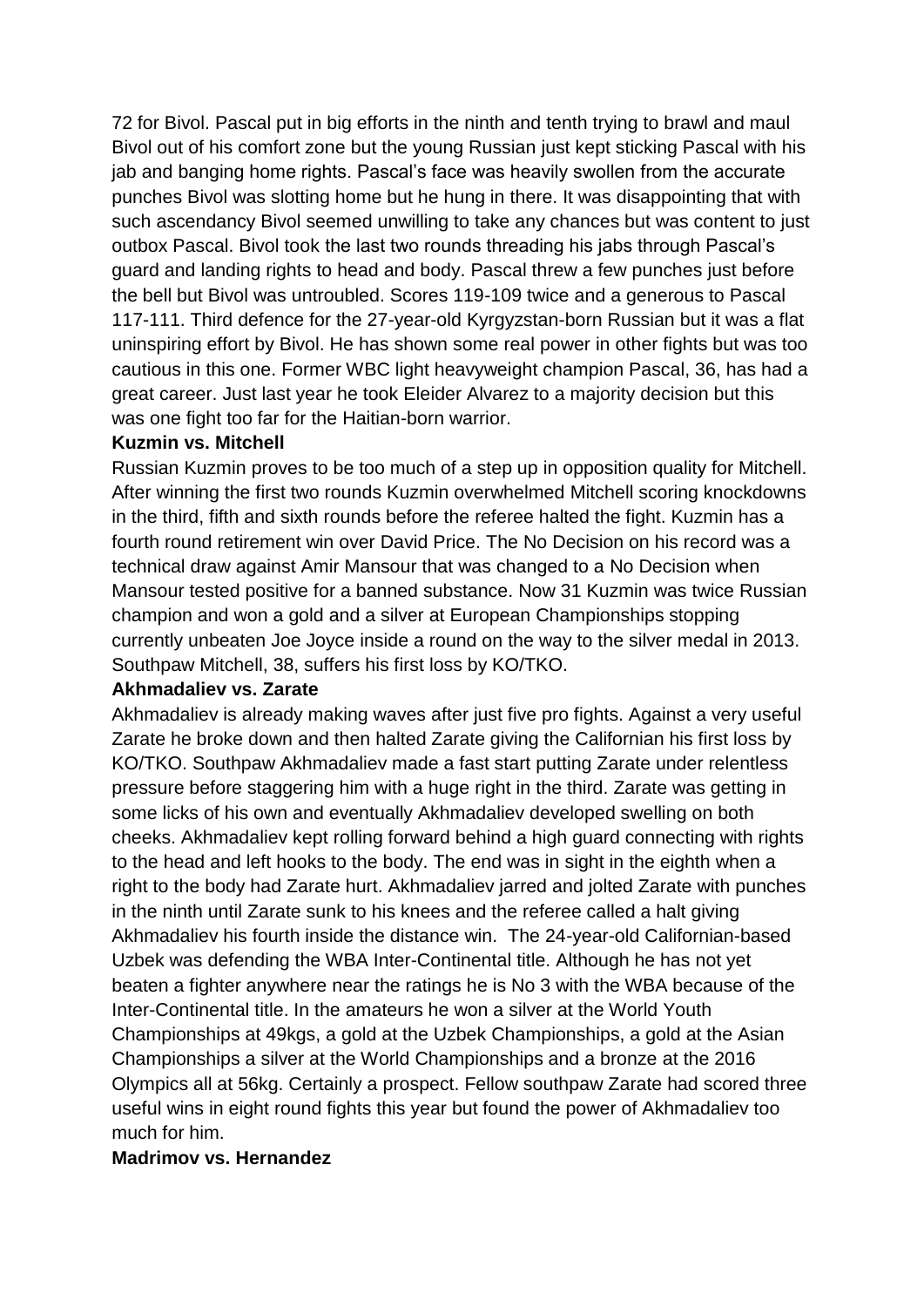Even in these days when so many top amateurs are moving over to the pros it is unusual for a fighter to go straight into a ten round fight. "The Dream" Madrimov did that here successfully. It looked as though he might make this a quick finish but a gutsy Hernandez did not crumble. By the end of the second round Hernandez had been staggered a couple of times and was cut over his left eye. A bunch of rights floored Hernandez in the third but he survived only to take more punishment in the fourth. At the end of the round he convinced the doctor and the referee that he could continue. Madrimov seemed to take a breather in the fifth but opened up again in the sixth and bombarded Hernandez with punches until the referee stopped the contest. As you might expect the 23-year-old Madrimov has good amateur credentials including a silver medal at the World Junior Championships, Uzbek champion three times, gold medals at the Asian Championships and Asian Games. He was a quarter-finalist at the 2017 World Championships and was 5-1 in two seasons of the WBS. Denver-based Mexican Hernandez had scored wins over reasonable level opposition in his last three fights.

#### **Dargan vs. Delgadillo**

Dargan turns in another cameo appearance as despite his talent he seems to be just letting his career slip away. He had no trouble in getting past Mexican Delgadillo winning on scores of 78-73 on each of the three cards. The former Pan American Games gold medallist and two-time US national champion turned pro eleven years ago and won his first 17 fights before losing to Tony Lopez in January 2015. He was then inactive until returning with a win in August this year and at 33 has probably left it too late to make any impression. Delgadillo really just prelim level but usually goes the distance.

#### **Tischenko vs. Mariscal**

I guess Tischenko has to fight someone as he adjusts to the pro ranks but this was ridiculous. Tischenko ended the fight with a right hook in the second round. With Tischenko at 6'5" and 38-year-old Mexican Mariscal carrying loads of flab at 5'10" and 246 lbs it was not a fight for a match-maker to feel proud off. The former World and Olympic champion will have learned nothing from this. Six of Mariscal's victims had either never had a fight or never won a fight.

#### **November 23**

**Moreno, Argentina: Super Welter: Diego Chaves (27-4-1) W KO 2 Jean Prada** 

**(36-10-1).** In a repeat of their fight in June last year Chaves demolishes poor Prada inside two rounds. In the opening round a right saw a reluctant Prada fall backwards into a corner and then drop on his knees on the canvas in a delayed action effect. He survived the round but in the second Chaves drove Prada along the ropes with a series of punches before a right dumped Prada on his backside on the canvas propped up against the ropes and he was counted out. The 32-year-old "Jewell moves to 23 wins by KO/TKO. The Argentinian No 6 welter, a former interim WBA champion, was coming off back-to-back losses to Jamal James and Thulani Mbenge. Venezuelan southpaw Prada suffers his fourth defeat in a row by KO/TKO.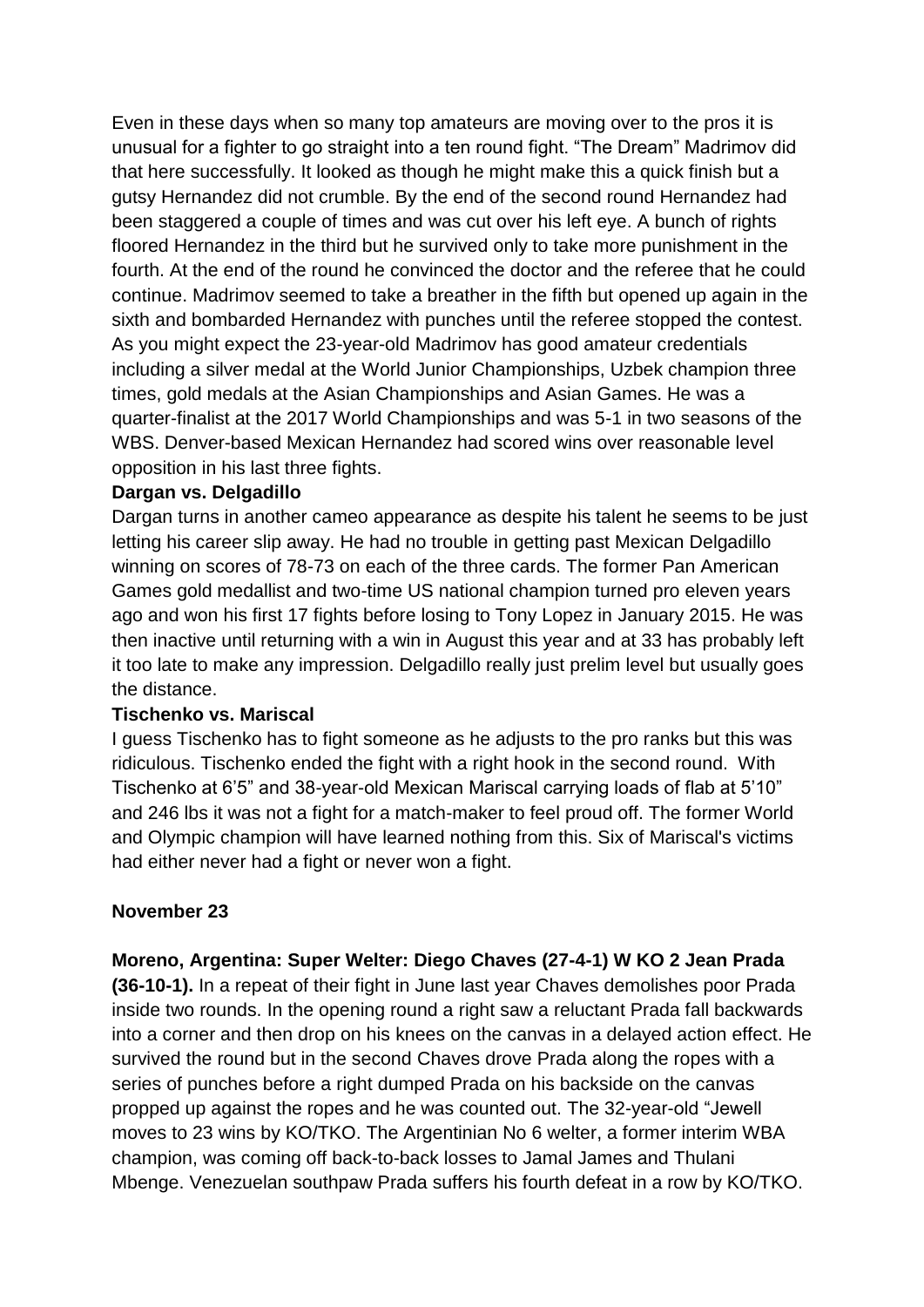**Lessines, Belgium: Welter: Meriton Karaxha (21-5-2) W TKO 1 Jean Moraiti (17- 15-4).** Karaxha punches much too hard for Frenchman Moraiti. The local fighter was firing jabs through the defence of Moraiti but it was the strong hooks from both hands that had Moraiti retreating. The Frenchman tried to counter with left hooks but was being driven around the ring under a barrage of punches from Karaxha. He was trapped in his own cornet and a big left hook the head shook Moraiti badly and he took a knee with Karaxha landing a left hook to the back of Moraiti's head when Moraiti was already kneeling on the canvas. Despite that the referee started the count. Moraiti's second threw the towel on the canvas but the referee picked it up and threw it out again. Moraiti was on his feet and Karaxha having seen the towel being thrown in was standing on the ropes celebrating his victory when the referee signalled for both to continue the fight. Moraiti protested that his corner had already thrown in the towel and only then did the referee waive the fight over. Albanian-born Karaxha wins the vacant WBFederation International title with his eighth win by KO/TKO. He is now 10-1-1 in his last 12 fights. Moraiti is now 0-4 in fights this year including two challenges for the French title.

**Mexico City, Mexico: Fly: Ganigan Lopez (35-8) W PTS 10 Ricardo Rodriguez (16-7).** Former WBC light fly champion Lopez eases his way back into action as he moves up to flyweight and takes a unanimous decision over less experienced Rodriguez. Lopez put that edge in experience to good use against the younger Rodriguez who pressed hard. He took the fight to Lopez but was outboxed from the start. After four rounds Lopez had already established a good lead being up on two cards at 39-37 and a wider 40-36. Rodriguez continued to march forward over the next four rounds but the countering and defensive work from Lopez served to widen the points gap so that after eight rounds with the scores 78-74 twice and 79-73 Rodriguez needed a stoppage to win. That was never on the cards and Lopez was a comfortable winner by scores of 98-92 twice and 97-93. The 37-year-old southpaw will be hoping to build to one more title fight. Rodriguez has now lost his last four fights but put in a creditable performance in taking Jonathan Gonzalez to split decision in February.

**Singapore: Super Bantam: Muhammad Ashiq (6-0) W KO 5 Galih Susanto (16- 8-1).** Singapore's " Mr Fantastique" has to get off the floor to win this one. Just one minute into the fight a heavy right from Indonesian Susanto put Ashiq on the canvas. Susanto tried desperately to end it then but Ashiq survived. Susanto was on top again in the second and had Ashiq down but as Ashiq was wrestled to the floor there was no count but Ashiq did not escape unscathed as an elbow from Susanto opened a cut over the Singaporean's left eye. Susanto's chance for a win had gone and Ashiq took the fourth and fifth rounds before putting Susanto down and out with a left to the body in round five. Fifth win by KO/TKO for the 23-year-old Ashiq who wins the vacant WBC International Silver title, his first pro title. Susanto had won 5 of his last 6 fights.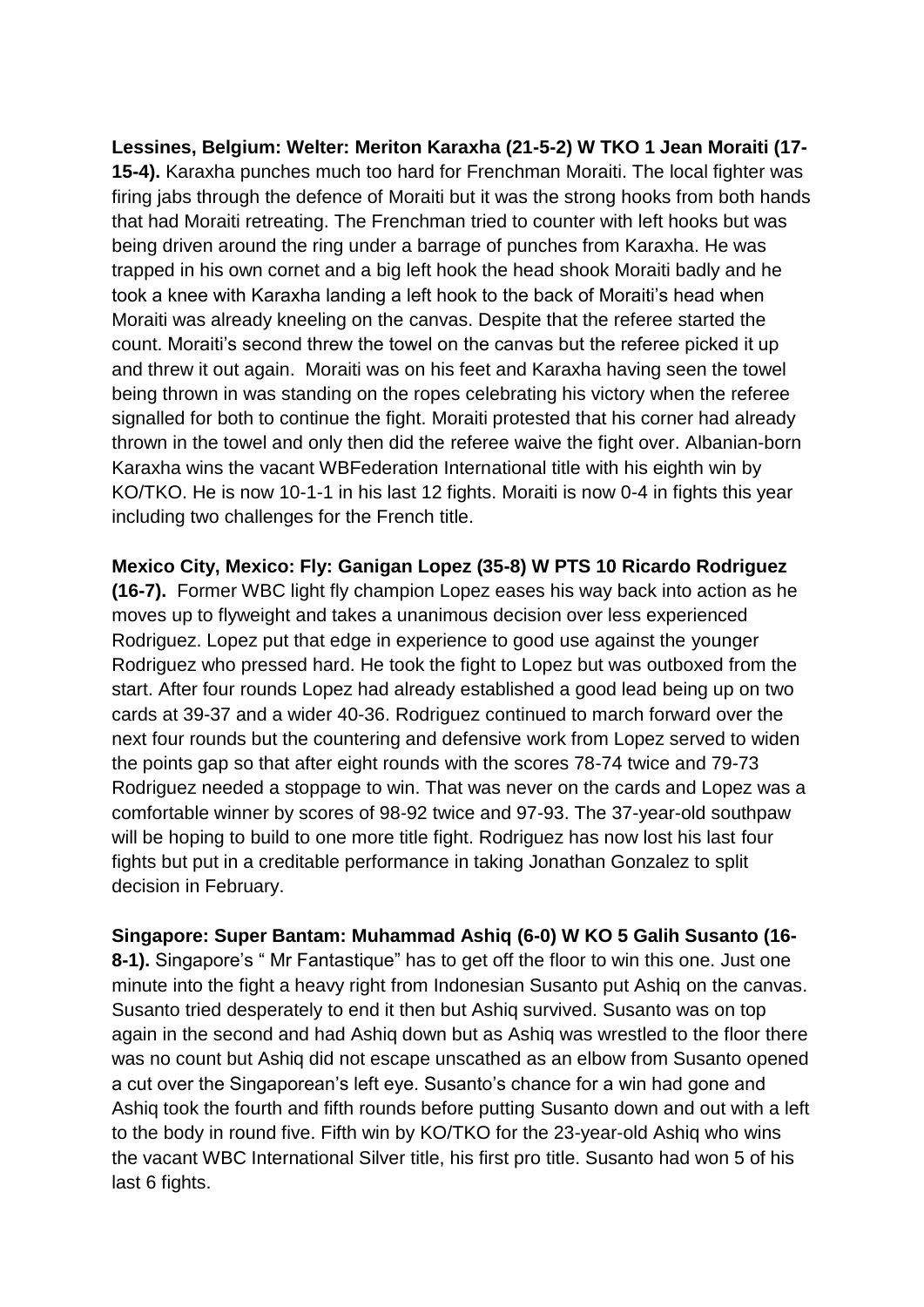### **Durban, South Africa: Cruiser: Akani Phuzi (7-0) W PTS 12 Afinni Abidun (6-1- 1). Light: Ayanda Nkosi (11-1) W PTS 12 Steven Bagwasi (4-1). Phuzi vs. Abidun**

South African "Prime" Phuzi outboxes Nigerian Abidun in the first defence of his WBA Pan African title. Phuzi had too much skill for the limited Abidun and after making a cautious start he proceeded to hand out a severe beating to the visitor. Phuzi took control with flashing combinations and a strong body attack and Abidun did well to last the distance with Phuzi a clear victor.. Although this is only Phuzi's seventh fight he has now gone the full twelve rounds twice. He was a top flight amateur being South African champion in 2012 and 2015 and winning a bronze medal at the African Cup of Nations. He turned pro after failing to get through the final World Qualifier for the 2016 Olympics. Abidun, 33, turned pro in 2013 but has had difficulty getting fights and was inactive in 2014 and 2015. He had never been past six rounds before.

#### **Nkosi vs. Bagwasi**

In another WBA Pan African title fight South African Nkosi extended his winning run to eight bouts with points decision over Botswanan boxer Bagwasi. Nkosi had height and reach over "Small" Bagwasi and that gave him the edge. Bagwasi fought hard to get inside and work the body with Nkosi getting the best of the exchanges when he could use his longer reach to outbox Bagwasi, They fought at a high pace over the early rounds and Nkosi's experience of having gone both ten rounds and twelve gave him the edge over the inexperienced Bagwasi. Nkosi floored a tired Bagwasi in the last round and was a good winner. Second title defence for Greyhound" Nkosi. Bagwasi was going past the sixth round for the first time but will improve with experience.

#### **November 24**

**Rimouski, Canada: Middle: Steven Butler (26-1-1) W KO 2 Jesus Gutierrez (25- 3-2). Feather: Andranik Grigoryan (9-0) W PTS 8 Javier Franco (34-20-5). Super Welter: Artem Oganesyan (8-0) W TKO 6 Juan Mares (20-16). Super Middle: Nurzat Sabirov (8-0) W TKO 2 Rocky Montoya (32-3,1ND). Cruiser: Arutyun Avetisyan (12-0) W PTS 8 Demetrius Banks (10-7,1ND).**

#### **Butler vs. Gutierrez**

Butler blows away Mexican Gutierrez inside four minutes. Gutierrez tried to take the fight to Butler in the first and paid the price. Butler cut loose with a barrage of head punches that left Gutierrez slumped on the canvas propped up against the ropes. He looked finished and Butler was climbing the ropes to celebrate his victory. However Gutierrez had somehow dragged himself to his feet before the eight count was completed and the bell went before the action could resume. In the second a couple of thunderous rights to the head and a left to the body saw Gutierrez going back and down on his knees and he sat out the count. Butler continues to live up to his "BANG BANG" nickname with this being win No 23 by KO/TKO. Since losing to Brandon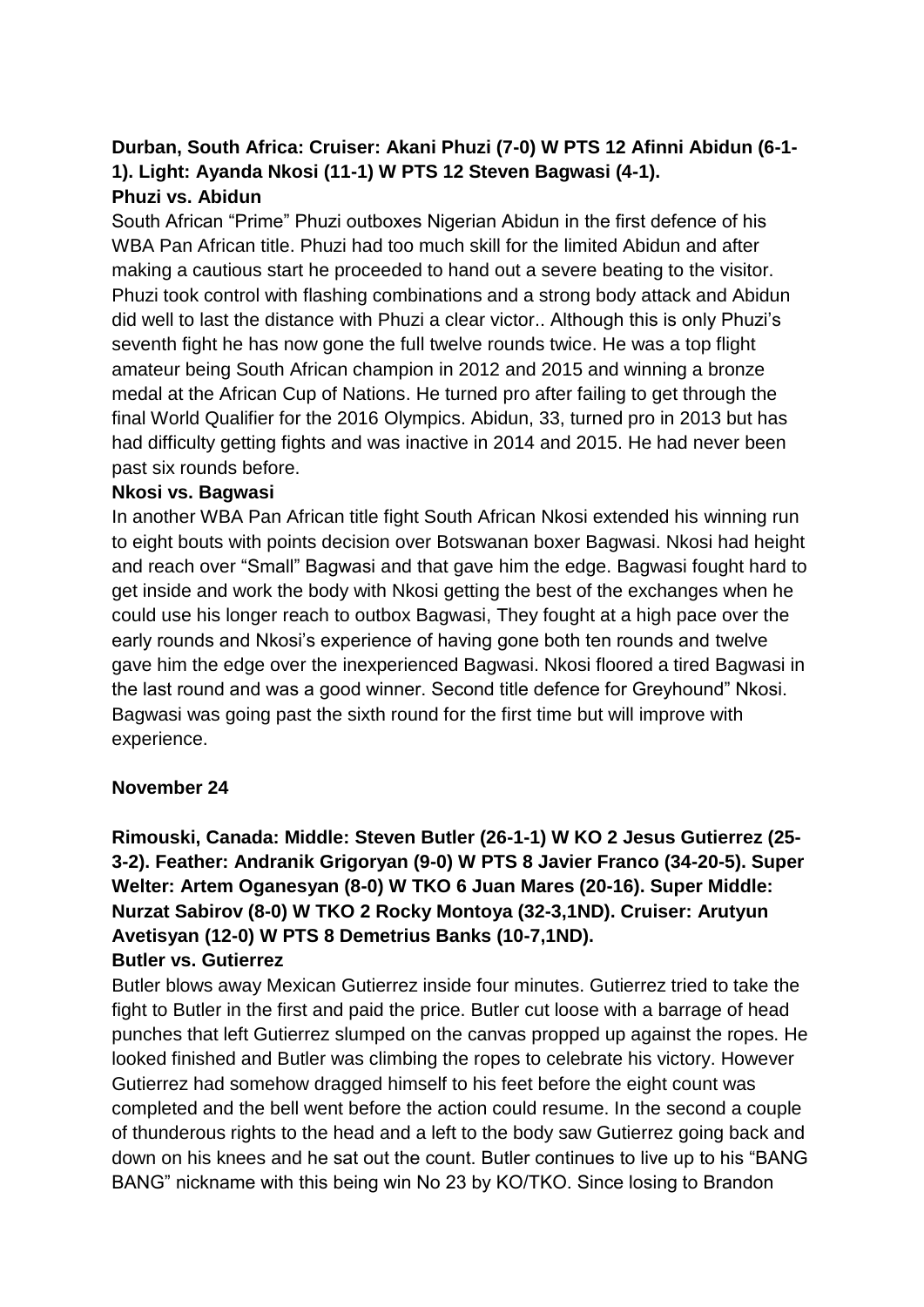Cook in January 2017 the 23-year-old Butler has scored eight consecutive victories by KO/TKO. He is No 5 with the WBO. Tijuana's Gutierrez was 5-0-1 in his last 6 fights.

## **Grigoryan vs. Franco**

Grigoryan outboxes Mexican Franco. The Armenian-born Grigoryan varied his attacks cleverly creating angles and firing home combinations. Franco stuck to his job but was never in the fight. Scores 80-72 twice and 79-73 for the dominant Grigoryan. If there is a question over the Montreal-based Grigoryan it is over his power with just one win by KO/TKO. Franco had won his last nine fights but the opposition had been poor,

## **Oganesyan vs. Mares**

Young Russian prospect Oganesyan impresses in stoppage of Mares. Oganesyan controlled the fight from the outset. He outpunched and out boxed Mares before finishing the fight in style in the sixth. A series of seven consecutive uppercuts crashed through the Mexican's guard and had him reeling with the referee stepping in to save Mares from more punishment. The 19-year-old Russian is a former Russian and European Schoolboys Champion and World Junior Champion and this is his seventh win by KO/TKO. Mares now has nine losses by KO/TKO.

### **Sabirov vs. Montoya**

Sabirov takes on experienced Montoya and stops him in two rounds. The youth and power of the Kazak fighter just overwhelmed the seasoned Mexican who finally took a knee under the fierce attacks of Sabirov with the referee stopping the fight at that point. The 24-year-old Kazak won a number of tournaments as an amateur and has won seven of his eight fights by KO/TKO. Once a good class fighter the 36-year-old Montoya has huge gaps in his activity. He was 28-0 at one time but was inactive for nine years between 2007 and 2016 and was having only his second fight in over two years.

## **Avetisyan vs. Banks**

In only his second fight since moving his base to Montreal Avetisyan took a wide unanimous verdict over Banks. Scores 79-71 twice and 77-73. The 6'3" 23-year-old Armenian-born Russian records his seventh win by KO/TKO. Banks, 38, has turned his career around-but in the wrong direction. He was 9-0, 1No Decision but is now 1- 7 in his last 8.

## **Cebu City, Philippines: Super Bantam: Jeo Santisima (17-2) W PTS 12 Victor Lopez (13-7-1). Super Bantam: Albert Pagara (31-1) WKO 1 George Kampah (14-4). Super Fly: Jonas Sultan (15-4) W PTS 10 Ardin Diale (34-13-4). Bantam: Arthur Villanueva (32-3-1) DREW 10 Carlo Demecillo (11-5-1). Super Fly: K J Cataraja (9-0) W PTS 10 Victor Reyes (9-2-1)**

#### 14

#### **Santisima vs. Lopez**

Santisima boxes his way to victory against an aggressive and competitive Lopez. Santisima boxed with real quality early scoring to head and body on the advancing Lopez. Mexican Lopez took the punishment but started to get into the fight more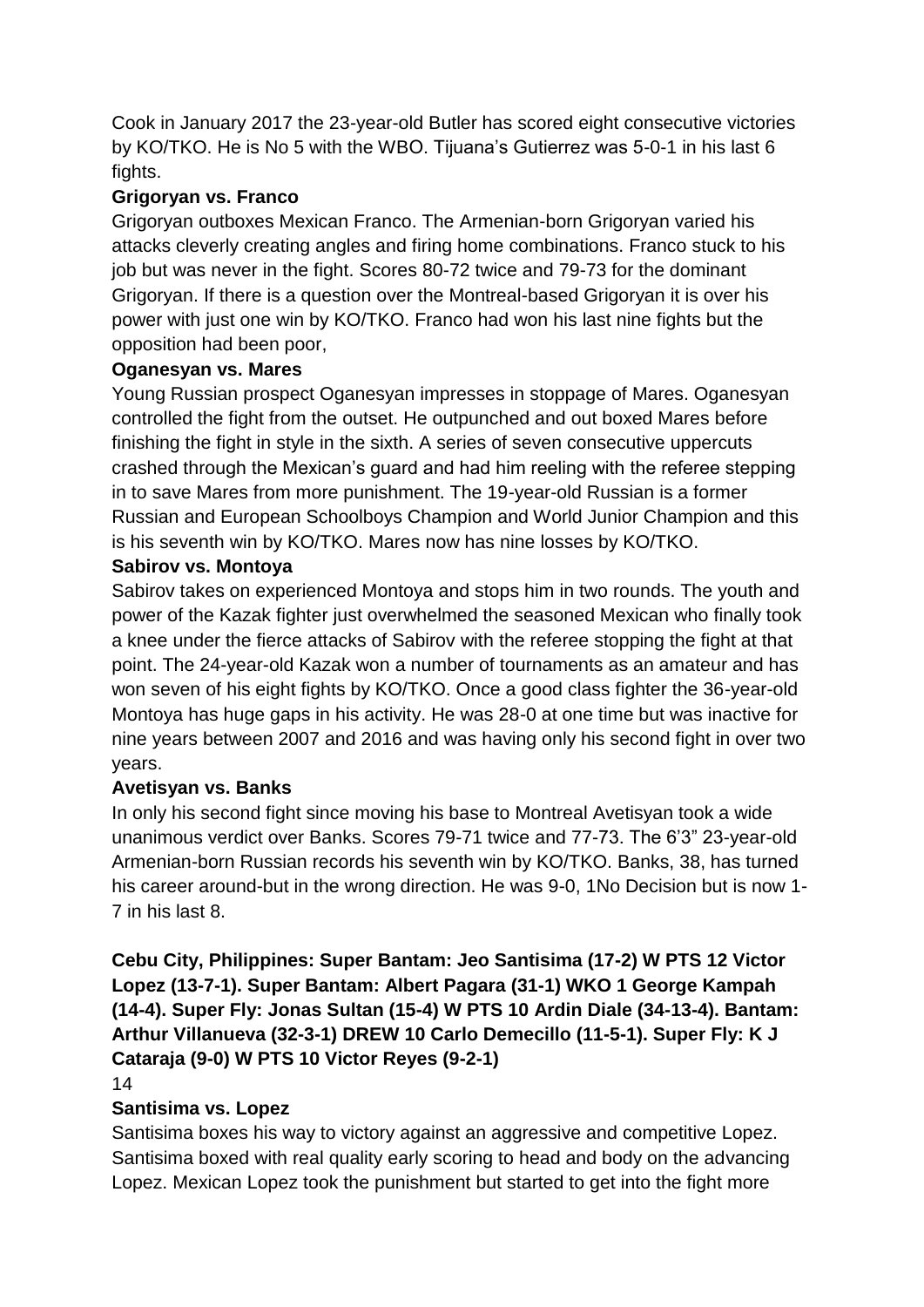from the fourth by setting a high work rate. Santisima was still the one landing the better quality shots but was being outworked and looked to be tiring. However Santisima got back in control as Lopez was shaken badly in the ninth and looked ready to go but showed a great chin. Both fighters connected with heavy punches in a wild tenth and although the pace dropped in the eleventh they went to war again in the last. Scores 117-111 twice and 118-112 for Santisima. The 22-year-old Filipino prospect retains the WBO Oriental title. This is his fifteenth win in a row. He is currently No 13 with the WBO but has the talent to climb higher with the possibly of a world title fight somewhere down the road. Lopez made Santisima fight for hard for the win. He had lost only one of his last six fights that was in return with Japanese prospect Ryo Matsumoto who was 17-0 when Lopez scored an upset win over him in 2016.

#### **Pagara vs. Kampah**

Pagara makes it 22 wins by KO/TKO as he blows away Ghanaian Kampah inside a round in a WBO Inter-Continental title defence. Pagara found the target with his rights early and staggered Kampah a couple of times. A vicious left to the body had Kampah badly hurt and Pagara followed that with a barrage that sent Kampah down and out. "Prince Albert" has rebuilt after a shock kayo loss to Cesar Juarez in 2016. He has now scored five wins and is No 5 with the WBO but he will need stiffer opposition before he is ready for a title shot. Kampah was stopped in seven rounds by Isaac Dogboe in December 2015 but had been in only one fight in the almost three years since then.

#### **Sultan vs. Diale**

Sultan outboxes experienced Diale. Sultan had a big edge in skill and was quicker and more accurate than Diale. A clash of heads in the second saw Diale with a bad cut over his right eye and Sultan was able to make that a target as he connected with accurate and hurtful shots from both hands. Diale kept coming and began to get into the fight from the sixth as he was connecting with some heavy punches of his own. That made Sultan up his game and despite Diale's best efforts he never really threatened Sultan. Scores 98-92 twice and 97-93 for "Zorro" Sultan. He was having his first fight since losing to Jerwin Ancajas in a challenge for the IBF title in May. In this crazy, cynical world of sanctioning bodies Sultan went from No 5 to out of the top 15 for losing to the world champion. Diale was 3-3-1 going into this one with the losses being to Daigo Higa, Andrew Selby and Moruti Mthalane.

#### **Villanueva vs. Demecillo**

This turned out to be a much closer fight than expected and in fact almost a major upset as Villanueva had to fight hard to get a majority draw against unfancied Demecillo. Undeterred by being the outsider in the betting Demecillo took the offensive from the first round. Villanueva was comfortable boxing on the back foot and countering but Demecillo's work rate was much higher and he built a lead. Villanueva realised he was handing Demecillo the initiative so from the fourth he went onto the front foot and battled his way into the fight. Even then Demecillo had a good fifth and Villanueva began to run out of rounds. They both fought hard over the last three rounds and it was obviously close. Demecillo seemed to have just done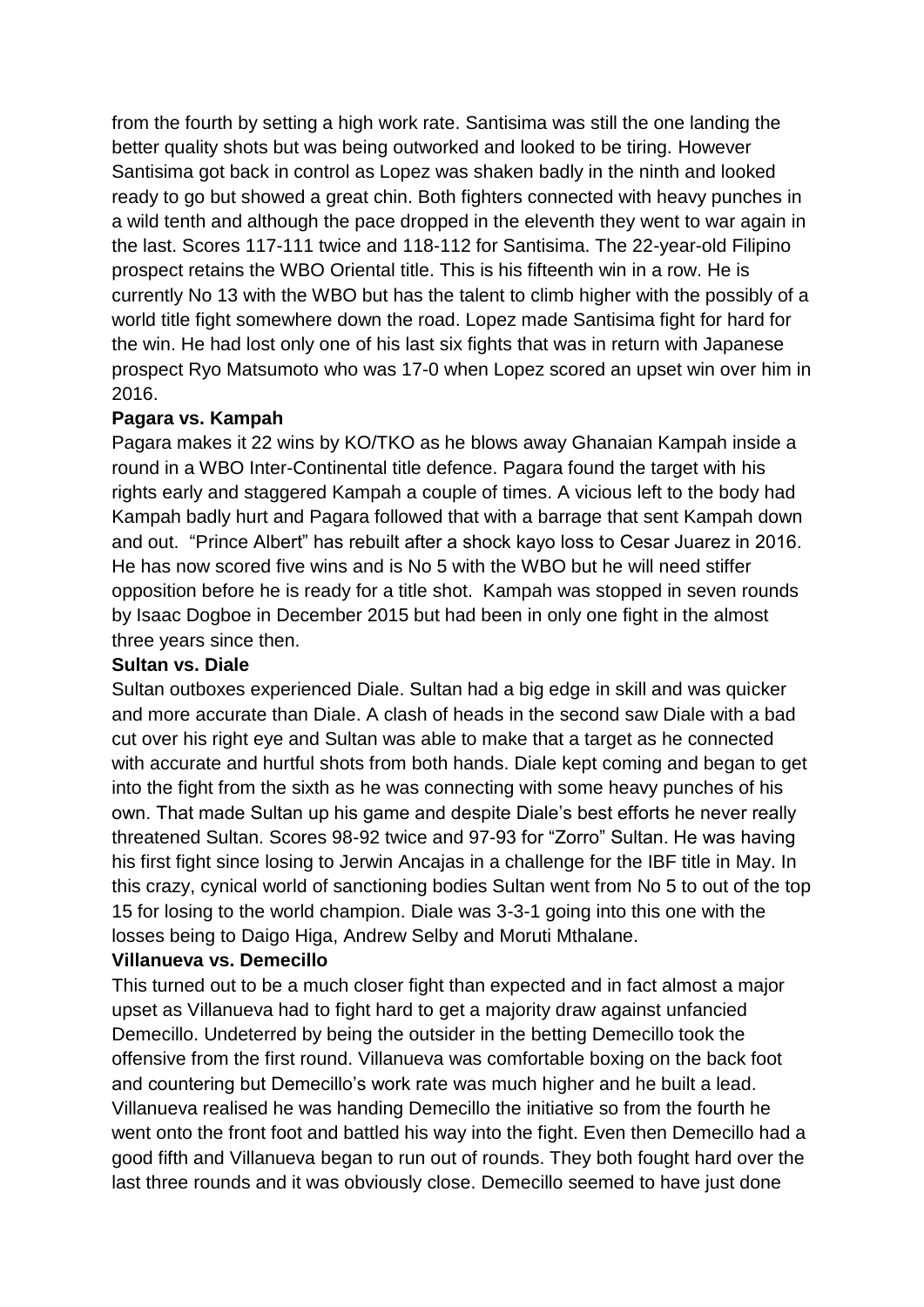enough to hold on to his lead but it was not to be. Scores 95-95 twice and 96-94 for Demecillo so a majority draw. The 29-year-old "King Arthur" won his first 27 fights but he has lost some important fights since then. He lost on a technical decision against McJoe Arroyo in 2015 for the vacant IBF super fly title, to Zolani Tete in April 2017 for the interim WBO title and was stopped by Luis Nery in November. He had a low level win in June and was hoping to build on that but at least he avoided the banana skin of a loss here and the ALA team will be looking to get him back into the ratings.. Demecillo, 22, had won 5 of his last 6 fights with the loss being a split decision in Indonesia now he will be hoping to build on the outstanding performance.

#### **Cataraja vs. Reyes**

Cebu City hope Cataraja collects his first title as he takes unanimous decision over Tijuana's Reyes. In a confident, composed performance Cataraja raked the aggressive Mexican with a range of hard, accurate punches as he tried to make it six inside the distance wins in a row. Reyes did not crumble and although being outboxed he kept pressing Cataraja. That policy almost paid off as Cataraja tired over the last three rounds having very little left in the last. Scores 99-91 twice and 100-90 for Catamarca. He wins the vacant WBO Youth title in a good learning fight. Reyes had won his last two fights

## **San Juan, Puerto Rico: Super Feather: Christopher Diaz (24-1) W KO 1 David Berna (17-6). Feather: Luis Lebron (14-0-1) W PTS 10 Luis May (21-11-1). Light: Joseph Adorno (11-0) W TKO 4 Luis Avila (8-14-3). Light: Henry Lebron (7-0) W TKO 2 Mark Szoros (5-5).**

#### **Diaz vs. Berna**

"Smurf" Diaz begins his campaign to work his way back to another world title fight as he demolishes Hungarian Berna inside a round. Just one left hook to the temple was all that was needed to put Berna down and out after just 68 seconds although the punch did not look that hard. After scoring good wins over Bryant Cruz and Braulio Rodriguez the 24-year-old Diaz lost on points to Masayuki Ito in July for the vacant WBO super feather title. He has now passed hurdle No 1, albeit a low hurdle, on his way back. Fifteen of Bern's fights have ended in the first round and he is ahead 12-3 on that score but this is his third loss by KO/TKO in his last four fights.

#### **Lebron vs. May**

Lebron won every round against May but had problems fining the target at times. Lebron was 5" taller than May so was able to work on the outside. However the height difference and the crouching style of May made it difficult for Lebron to score consistently and he was often caught by the upward trajectory of the punches from the Mexican. Despite that Lebron outscored May in every round. All three judges saw it 100-90 for "Popeye" Lebron. The 25-year-old Puerto Rican makes it eight wins in a row. Former NABF champion May came in as a very late substitute and is now 2-2- in fights this year.

#### **Adorno vs. Avila**

Adorno batters Avila to defeat. The red hot young prospect put Avila down twice in the opening round. The first came from a left hook to the head and the second from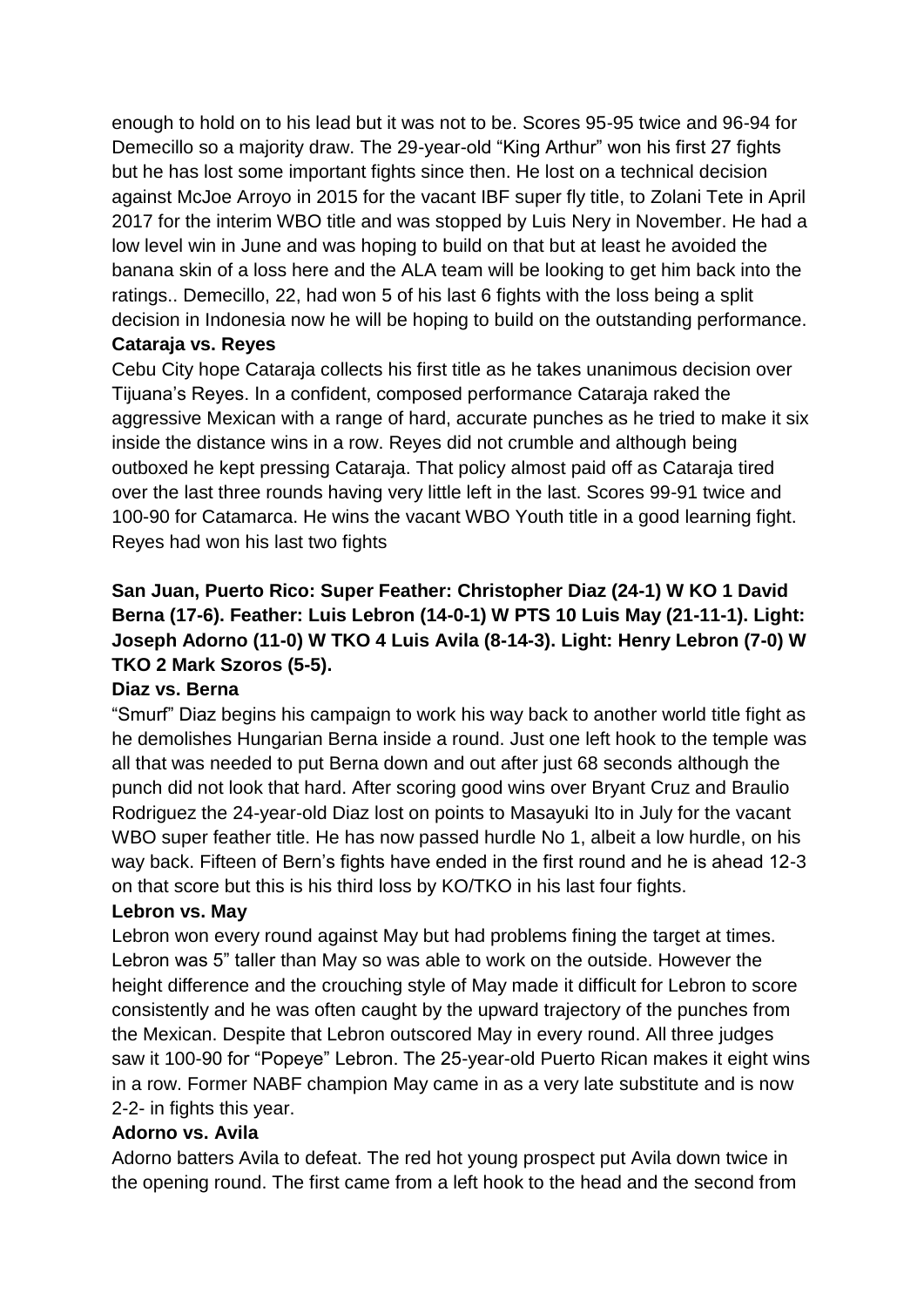a left to the body. Adorno lost his way a little in the second and third allowing Avila to land some counters but an ear bashing from his corner saw him on fire in the fourth and he scored another knockdown to finish the fight. The 19-year-old "Blessed Hands" makes it ten wins by KO/TKO. Fifth loss by KO/TKO for Avila who had taken Henry Lebron the distance in September.

#### **Lebron vs. Szoros**

Lebron takes out poor Hungarian Szoros in two rounds. Lebron came close to finishing it when he floored Szoros with left hook in the first but with less than thirty seconds to go in the round Szoros survived. It was over in the second as a left hook put Szoros down early in the round. Szoros was over again from a combination to head and body and the third knockdown in the round came from a similar series of punches. Fifth win by KO/TKO for the 21-year-old former Pan America and Puerto Rican Youth champion and World Youth bronze medallist. Fifth loss by KO/TKO for poor Szoros.

## **Catamarca, Argentina: Super Middle: Sebastian Papeschi (14-1) W PTS 12 Cristian Rios (22-11-3). Super Feather: Javier Herrera (16-2) W PTS 10 Fabian Orozco (27-9-4).**

### **Papeschi vs. Rio**

Papeschi takes unanimous decision over experienced former Argentinian middleweight champion Rios. In this all-southpaw scrap Papeschi had the better jab and more accuracy and was rarely troubled by Rios. Rios pressed the fight for much of the time but lacked the power to seriously hurt Papeschi and was out-worked in most of the rounds. Scores 120-110 ½, 119-111 ½ 1119 ½ -110. All for Papeschi. He adds the previously vacant South American title to the WBC Latino Silver title he already holds. His only loss was a disqualification and he is the Argentinian No 1 but slow and limited. Rios, the Argentinian No 4 middleweight, has lost four of his last five contests.

#### **Herrera vs. Orozco**

Neighbourhood fighter Herrera gets the win as Orozco throws away the chance of a draw with a stupid infraction. Although Herrera made a promising start Orozco used his bag of trick to confuse Herrera and nullify his better skills. In the fourth Orozco turned his back to avoid punches from Herrera, which he had done a couple of times before and this time the referee deducted a vital point. The fight was close all the way with Orozco tiring at the end but with Herrera not really being able to box as well as he is capable of and in the end he took the decision on scores of 95-94 twice and 97-93 with that fourth round point deduction costing Orozco a draw. Herrera, the Argentinian No 7, put together a run of nine wins before losing on points to Jose Romero in August in a contest for the vacant national title. Orozco,33, is on the slide and is now 04-1 in his last five fights but the fights have been against high standard domestic opposition.

## **Melbourne, Australia: Welter; Joel Camilleri (16-5-1) W PTS 10 Adam Diu Abdulhamid (13-7). Super Light: Terry Tzouramanis (21-4-3) W PTS 10 Victor Odindo (5-2).**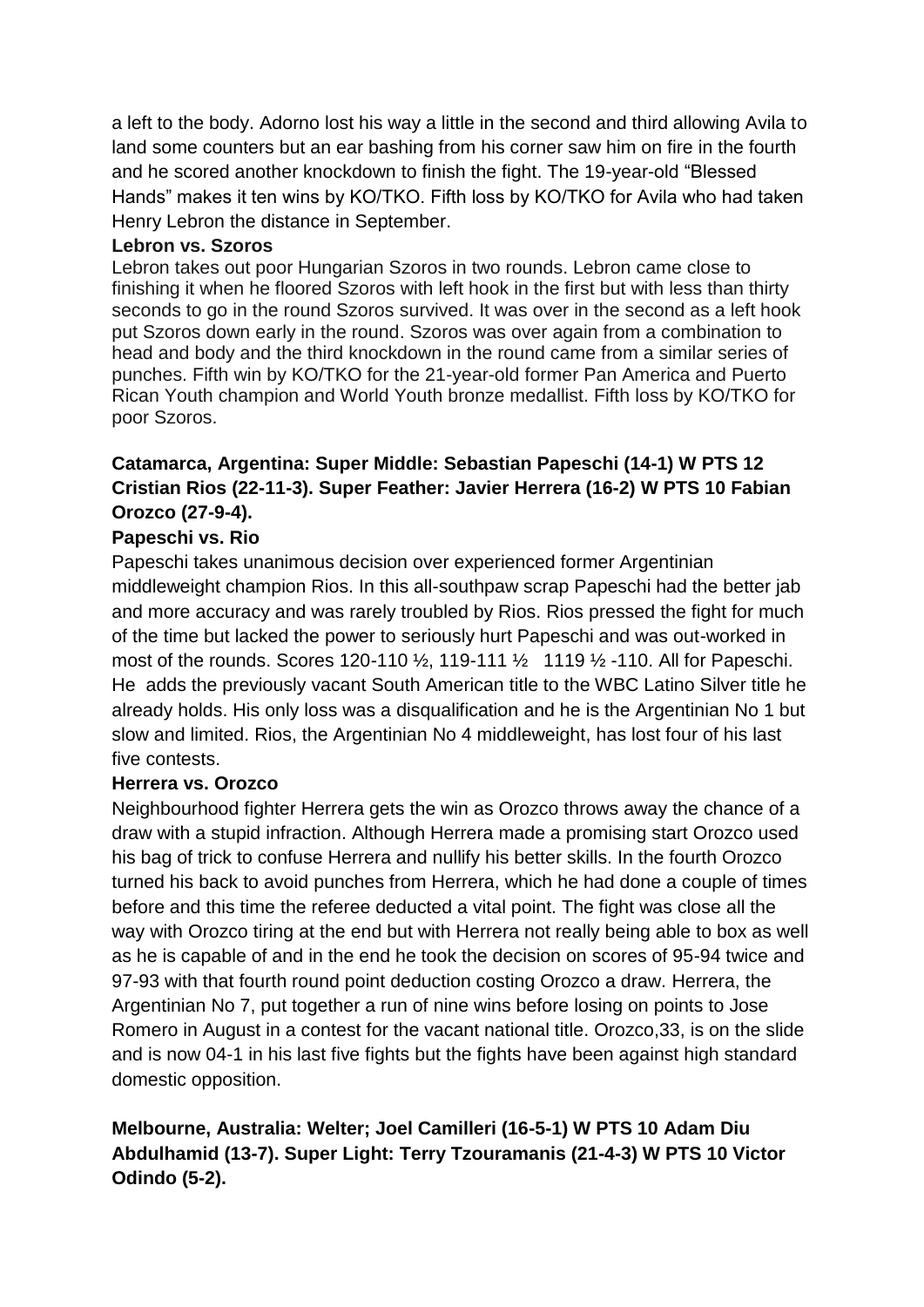### **Camilleri vs. Abdulhamid**

Camilleri returns to the winning column as he lifts the vacant WBC Asian Boxing Council title with unanimous decision over Filipino Abdulhamid. Camilleri, the Australian No 6, lost a very close decision to 17-1 Dwight Ritchie in August . Filipino Abdulhamid had won his last two contests

### **Tzouramanis vs. Odindo**

Australian No 4Tzouramanis also gets a needed win and picks up a title as he outpoints Kenyan Odindo. Tzouramanis, 33, lost a close verdict against 16-1 Filipino Jayar Inson in Kuala Lumpur in July. His only loss in his last seven fights. Australianbased Odindo was in his first ten round fight.

## **Montreal, Canada: Middle: Jose de Jesus Macias (24-9-2) W PTS 8 Francis Lafreniere (17-7-2) W. Light: Tony Luis (26-3) W TKO 6 Edgar Ramirez (17-14-1) Macias vs. Lafreniere**

Macias had shown in a fight in February in Montreal against 29-1 Mikael Zewski that he could be a tough handful on his night and he proved that again here as he outpointed local favourite Lafreniere. It was a close fight over the opening two rounds but Macias came on strong in the third and fourth and had Lafreniere in trouble in the fifth. Lafreniere rallied late but Macias deserved the majority decision. Scores 78-74 and 77-75 for Macias and 76-76. Good road win for the 26-year-old Mexican who was coming off a severe beating against French prospect Souleymane Cissokho in April. A big blow for Lafreniere who had compiled a run of 13 wins before losing on a majority decision to Albert Onolunose in March.

#### **Luis vs. Ramirez**

Luis too strong for Ramirez. The Mexican had gained a creditable draw against Logan McGuinness on a previous visit to Canada but Luis ground him down over six rounds. Luis kept walking past the jab of the taller Ramirez and scoring with short clubbing hooks to head and body inside. Ramirez was on the floor in the third and in the sixth he could not get off the ropes as Luis walked him around the ring scoring with chopping shots. Ramirez was trapped in a corner under fire and not throwing anything back and the referee stopped the fight. Now seven wins in a row for the Canadian No 1 since his loss to Derry Mathews for the interim WBA title in 2015. Ramirez usually goes the distance and this is only his third loss by KO/TKO.

## **Copenhagen, Denmark: Cruiser: Ditlev Rossing (10-0) W TKO 3 Miguel Peralta (9-2). Super Middle: Patrick Mendy (18-13-3) W PTS 8 Dmitri Chudinov (21-4-2). Super Light: Enock Poulsen (9-0) W KO 5 Kelvin Dotel (13-4). Rossing vs. Peralta**

Rossing retains his WBC Youth title with stoppage of Argentinian Peralta. Rossing was determined to end this one early and was too anxious to find that big punch instead of working his openings. Despite that Peralta was a poor opponent and Rossing had him over in the second round. Peralta survived but was on the floor twice more in the third and the fight was over. The 23-year-old Danish hope gets his sixth win by KO/TKO. A former Danish amateur champion Rossing needs stiffer tests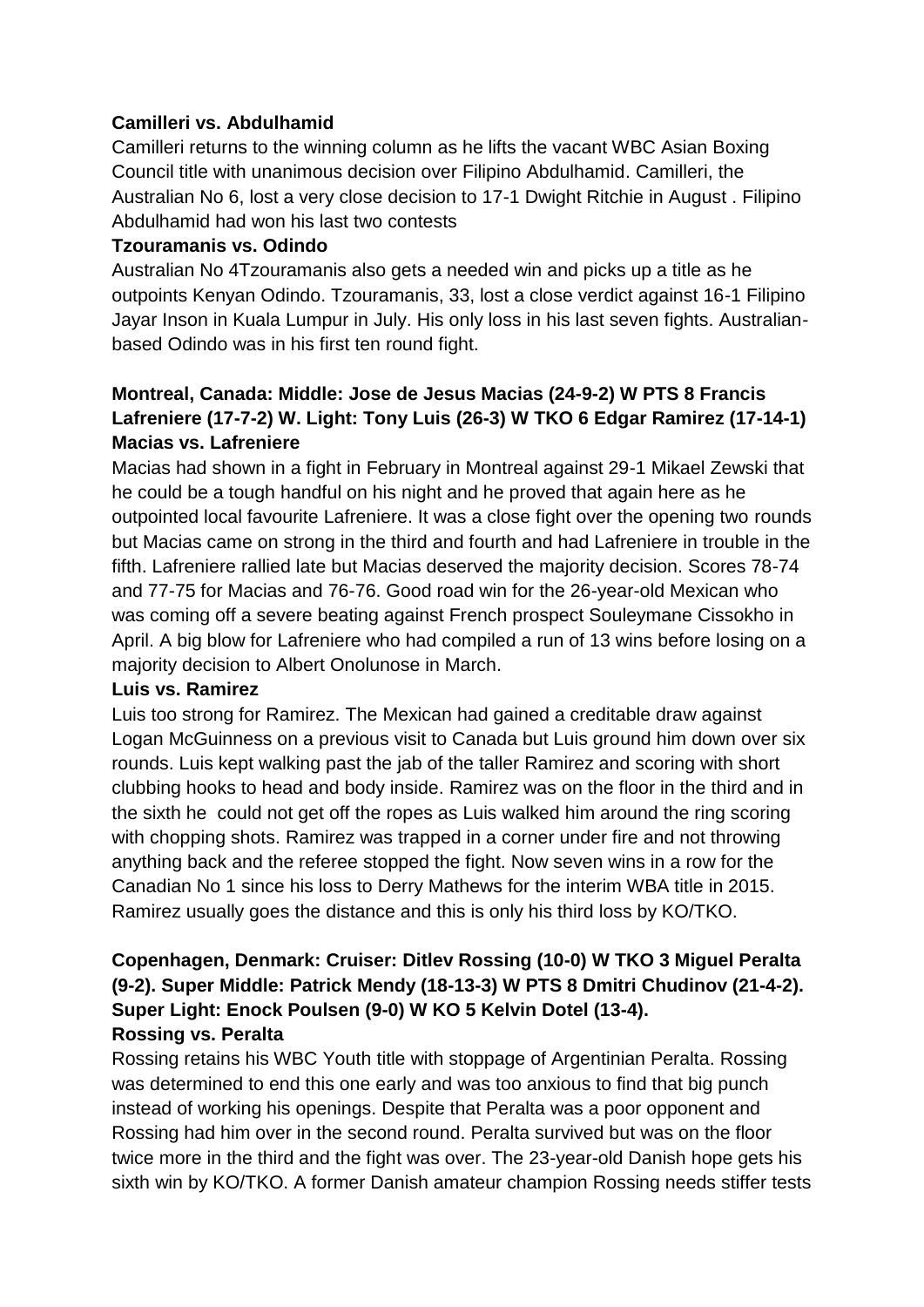than this. Second loss by KO/TKO for Peralta. He has a heavily padded record with six of his victims never having won a fight.

#### **Mendy vs. Chudinov**

If there is one thing you can predict about Mendy is that he will be unpredictable. This was meant to be a routine outing for Chudinov but Mendy had other plans and probably felt confident having fought a draw with the then unbeaten Chudinov in 2013.The British-based Gambian was 1-5-2 in his previous 8 fights but he outfought and outthought former interim WBA middleweight champion Chudinov. In typical style Chudinov marched forward looking to work inside and for the first two rounds Mendy obliged him and beat him at his own game. Mendy then made things easier for himself by moving more and boxing more. He was much quicker than the Russian and had Chudinov cut over his left eye and badly shaken in the fifth. If Chudinov was hoping his pressure would slow Mendy that was his mistake as Mendy was moving and punching to the final bell. Scores 79-73 twice and 80-72 for Mendy. The 28-year-old Gambian has taken plenty of short-notice fights and fought guys in their own back yard from one end of Europe to the other. This is his third fight in Demark having lost a wide decision to Patrick Nielsen and only losing on a majority decision against Lolenga Mock so a good and well deserved win here. Chudinov looks to be on the edge of a slide now being 1-3 this year.

#### **Poulsen vs. Dotel**

Considered one of the best prospects in Danish boxing Poulsen gets inside the distance win over Dotel. There was some controversy early in the fight with Poulsen putting Dotel down at the end of the first round with a left hook that seemed to land just after the bell. However the referee gave Dotel a count. He beat the count only to ship more punishment in the second and third as Poulsen rocked Dotel a couple of times. Dotel tried to press Poulsen but the Dane is an excellent counter puncher so was comfortable with that. In the fifth an uppercut put Dotel down again. He made it to his feet but the referee had seen enough and stopped the fight. The 26-year-old Poulsen gets his third win by KO/TKO. He was an outstanding amateur but under the name of Enock Mwandila. He was born in Zambia but moved the Denmark with his family when he was four. He is a former Danish amateur champion who lost at both the European and World Qualifiers so did not make it to Rio and turned pro. Spanish-based Dominican Dotel suffers his first loss by KO/TKO.

**Serifontaine, France: Super Bantam: Adel Hadjouis (11-6-1) W PTS 10 Hugo** 

**Legros (9-1-2).** Hadjouis retains the French title with unanimous decision over Legros. Scores 96-94 twice and 98-92 for Hadjouis. Legros gave it a good try and the fight was much closer than the last score indicates. He pressed hard but admitted that with Hadjouis being a neighbourhood fighter he probably needed to do more to get the victory. Hadjouis was making the first defence of the title and is 4-0-1 in his last 5 fights. Tough for Legros to have come so close but lose but he was going ten rounds for the first time and will probably get another title shot next year.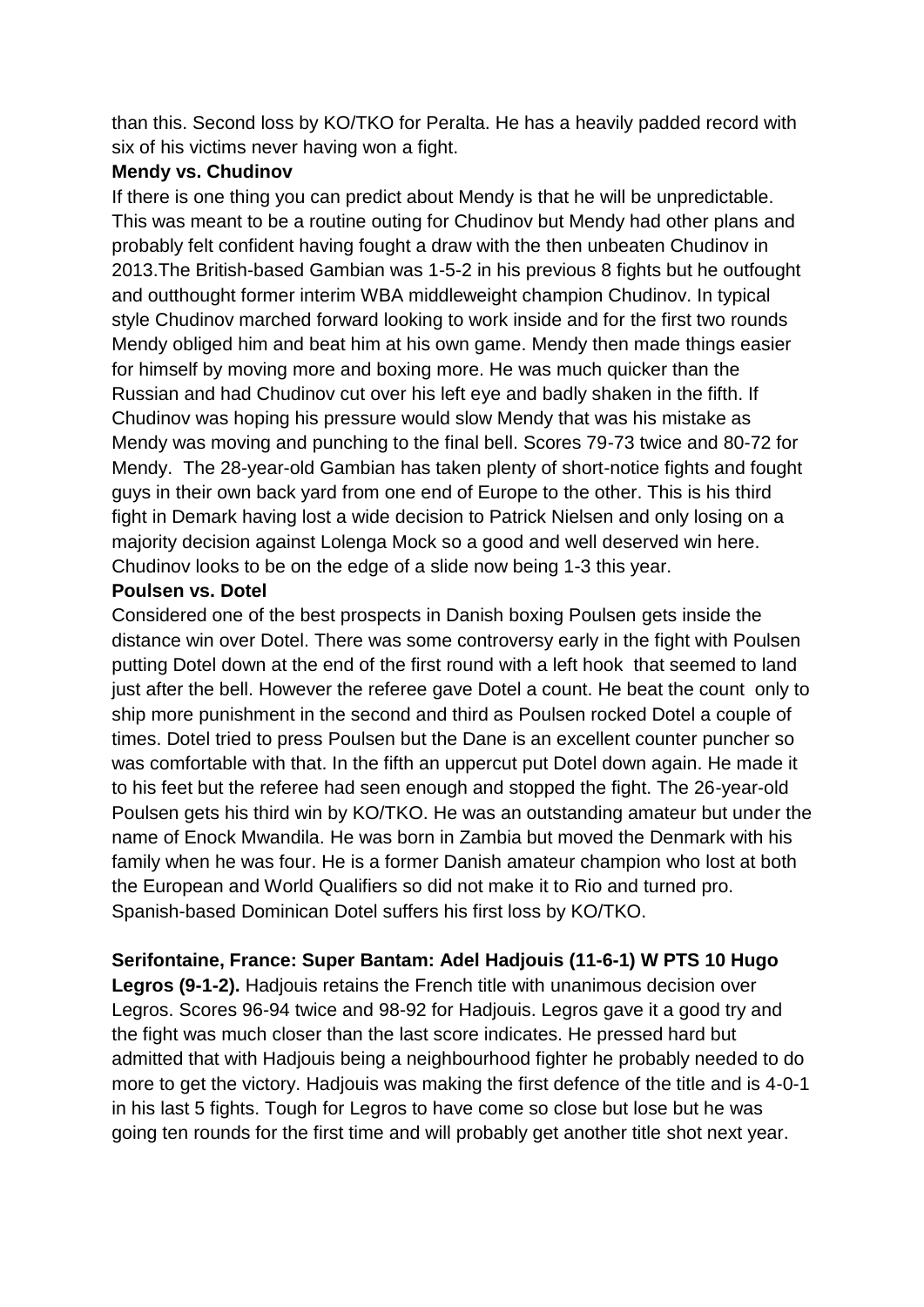**Cancun, Mexic0: Super Light: Carlos Diaz (27-1,1ND) W PTS 10 Jose Perez (22- 2).** Diaz outpoints Perez in a war. No study time in this fight. It was bombs away from the start. The opener was a big round for Diaz. As Perez came forward throwing punches a hard left hook sent him tumbling back to the canvas. Perez was up at four and after the count he plunged into Diaz holding on tight. Diaz turned and threw Perez to the floor which spoiled his good start as the referee deducted a point from Diaz. Perez had recovered and traded punches with Diaz in the second ending the round with a shower of punches. Diaz rocked Perez with a huge right uppercut in the third and was targeting the body for much of the round. Just before the bell a series of punches unbalanced Diaz and he touched the canvas trying to right himself and was lucky that the referee did not count it as a knockdown. Diaz boxed more over the middle rounds with Perez particularly strong when he could get inside and he was landing some heavy hooks and giving Diaz a torrid time. Perez continued to attack in the eighth doing some good work to the body but getting caught with sharp counters from Diaz and despite a brave effort from Perez the more accurate punching from Diaz was winning him the rounds. Scores 96-92 twice and 97-91 for Diaz. First win for 23-year-old Diaz as he starts again after a fifth round kayo loss to Jose Zepeda in June. Similar story for Perez who won his first 21 fights before losing on points to unbeaten Russian Ruslan Madiev in May.

**St Johns, New Zealand: Heavy: Lucas Browne (27-1) W KO 5 Junior Paul (12- 23-1,1ND) .** If you like a farce then this was one for you as Browne knocks out an overmatched Paul. Browne was a full head taller than the overweight roly-poly Paul whose tactics, if you can call them that, were to bull his way inside and hold. Browne was really putting in very little effort and the longer the fight went on the more Paul was holding. He would wrap his arms around Browne and only let go very reluctantly Paul threw a few jabs but they were all short. Browne began to land some better punches in the fourth and in the fifth dropped Paul with a right uppercut inside. Paul went down on his back and the referee counted to ten. Browne wins the vacant WBC Asian Council Silver title and gets his second win since his crushing kayo loss to Dillian Whyte in March. Eleven losses by KO/TKO for Samoan Paul who had won 4 of his last 5 fights**.**

**Barcelona, Spain: Super Light: Sandor Martin (32-2) W PTS 10 Mauro Godoy (30-4-1).** European No 2 Martin keeps busy with win over seasoned Argentinian Godoy in the first fight held in Las Arenas de Barcelona for 47 years. . Martin had a game plan and he stuck to it most of the way. He boxed cleverly taking no chances against the tough Godoy. Martin slowly wound up his work rate and was much too quick and skilful for Godoy. In the eighth Godoy pressed harder and in this round and the ninth Martin choose to stand and trade. He took those rounds but went back to his boxing in the last for an easy victory. Scores 100-90 on the three cards for Martin. The 25-year-old local, a former European Union champion, has lost only one of his last nineteen fights and that was in September last year on points against Anthony Yigit in a challenge for the European title. With European No 1 Josh Taylor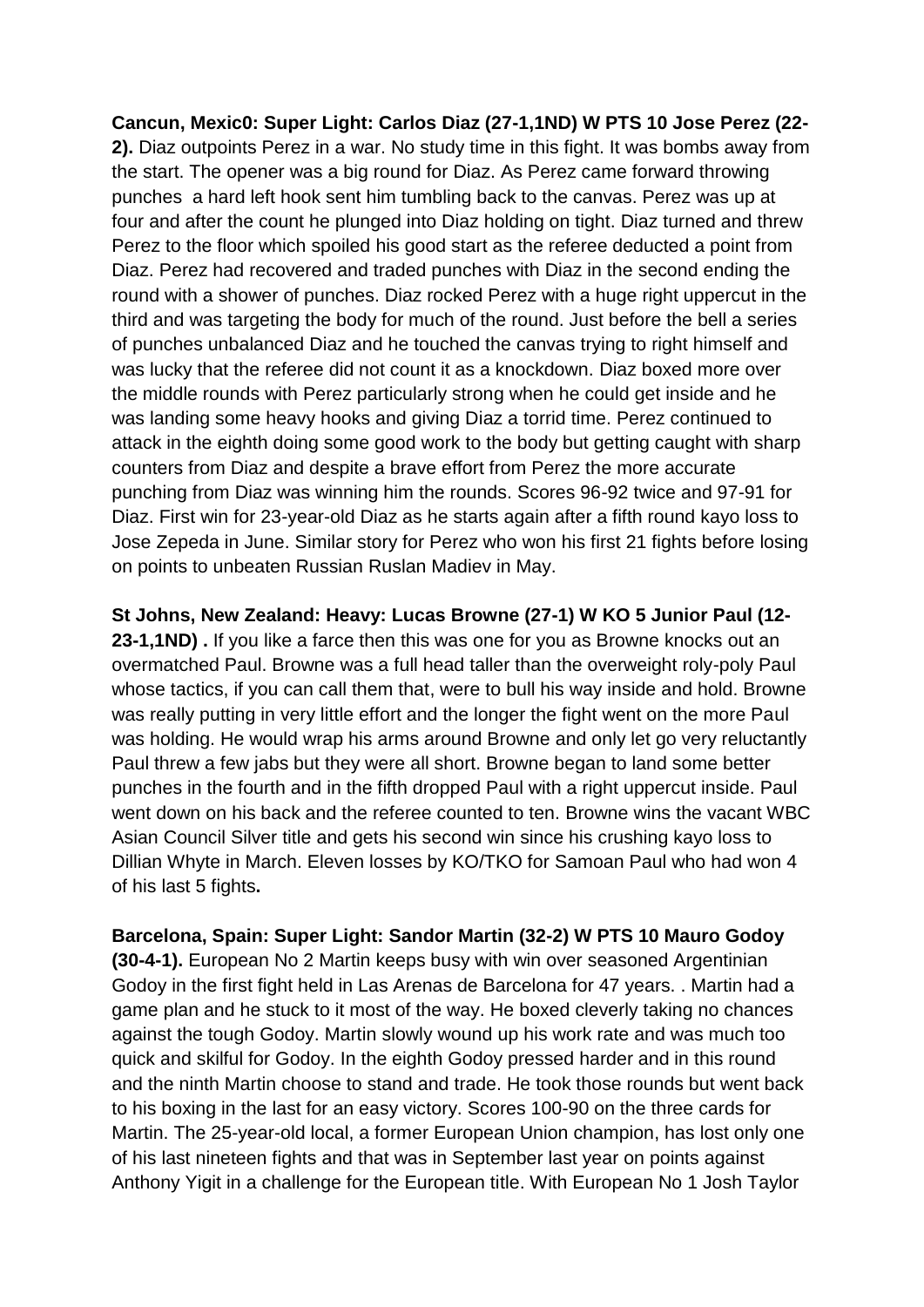involved in the WBSS Martin will be hoping to get a shot at the winner of the fight this coming weekend between Joe Hughes and Andrea Scarp for the vacant European title. Godoy, twice a holder of the Argentinian title, falls to 1-3-1 in his last five fights.

### **Doncaster, England: Super Light: Bilal Rehman (12-0) W PTS 10 Lee Appleyard**

**(14-5).** Rehman wins the vacant BBB of C Central Area title with close points win over local boxer Appleyard. Rehman used his edges in height and reach and some good defensive boxing to hold off the constant attacks from Appleyard. Rehman tired late and lost a point for holding in the ninth but took the referee's verdict by 96 to 94. Good win for "Billy the Kid" who was going ten rounds for the first time. Former Commonwealth title challenger Appleyard had won 4 of his last 5 fights and was hoping a victory here would lead to another Commonwealth title shot.

# **Windhoek, Namibia: Cruiser: Harry Simon W TKO 1 Kaminja Ramadhan (12-9- 1). Heavy: Vikapita Meroro (29-7) W PTS 8 Mussa Ajibu (28-12-5). Super Light Harry Simon Jr (7-0) W TKO 2 Meshak Kondwani (20-21).**

#### **Simon vs. Ramadhan**

It has been 15 years since Simon held the WBO middleweight title but he seems determined to keep fighting. He had a very early night here as he flattened poor Ramadhan with a left hook after just 69 seconds. A farcical match on a night of very poor matches on a show for which Simon was the promoter. This was only the second fight in five years for the 41-year-old Namibian who was 189lbs for this fight. Tanzanian Ramadhan, 42 suffers his seventh loss by KO/TKO.

#### **Meroro vs. Ajibu**

A hugely overweight Meroro outpointed Malawian Ajibu in a boring wrestling match taking the win on scores of 77-75 twice and 79-73. This was supposed to be a cruiserweight fight but Meroro, who turned pro as a super middleweight, weighed 225lbs. This was his first fight since being knocked out in one round by Maksim Vlasov in 106 seconds in December. Fifth loss in a row for Ajibu

#### **Simon vs. Kondwani**

Simon Jr gets his fourth inside the distance win in a row as he halts elderly Zimbabwean Kondwani. In two rounds. Impossible to say how good Simon Jr is. His other six victims had only three wins between them and 44-year-old Kondwani has now lost his last 16 fights. Terrible show.

**Fight of the week** (Entertainment): Not much entertainment around but the Carlos Diaz vs. Jose Perez had ten rounds of typical Mexican fire and Jeo Santisima vs. Victor Lopez was a goodie

**Fight of the week** (Significance): The wins for Khalid Yafai, Denis Lebedev and Dmitry Bivol could all lead to bigger and better fights-I hope as none of their fights this week were thrillers

**Fighter of the week**: Mike Hunter overcame the odds to beat Alex Ustinov and Fanlong Meng impressed against Frank Buglioni

**Punch of the week**: None stood out